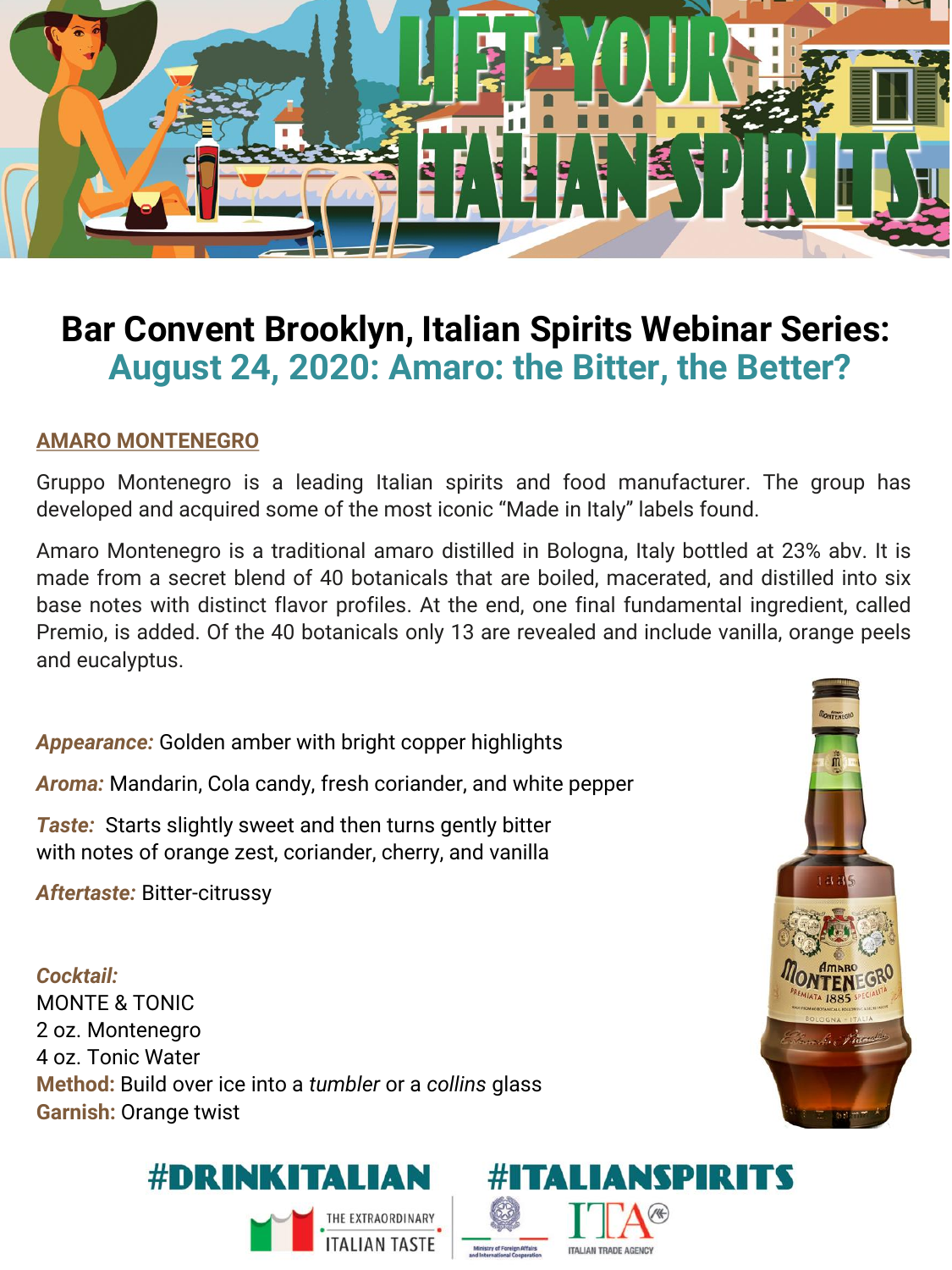

#### **AMARO RAMAZZOTTI**

Ramazzotti was born in Milan in 1815. It is the result of a recipe which has been kept secret for over 200 years including 33 ingredients from across the world.

Mediterranean orange plays a big role in its flavor palette. Rosemary, rhubarb, gentian, quinine, myrrh, hissop, and turmeric also make up its recipe.

#### *Appearance:* Deep brown

*Aroma:* Root beer, candied grapefruit peel, bitter root, nutmeg

**Taste:** Root beer and traditional spices (cinnamon, cloves, nutmeg, allspice)

*Aftertaste:* Slightly bitter, licorice and candied orange

*Cocktail:*  AMARO NEGRONI 1 oz. Amaro Ramazzotti 1 oz. Vermouth Rouge 1 oz. Gin **Method:** Build over ice into an *old fashioned* glass **Garnish:** Orange peel





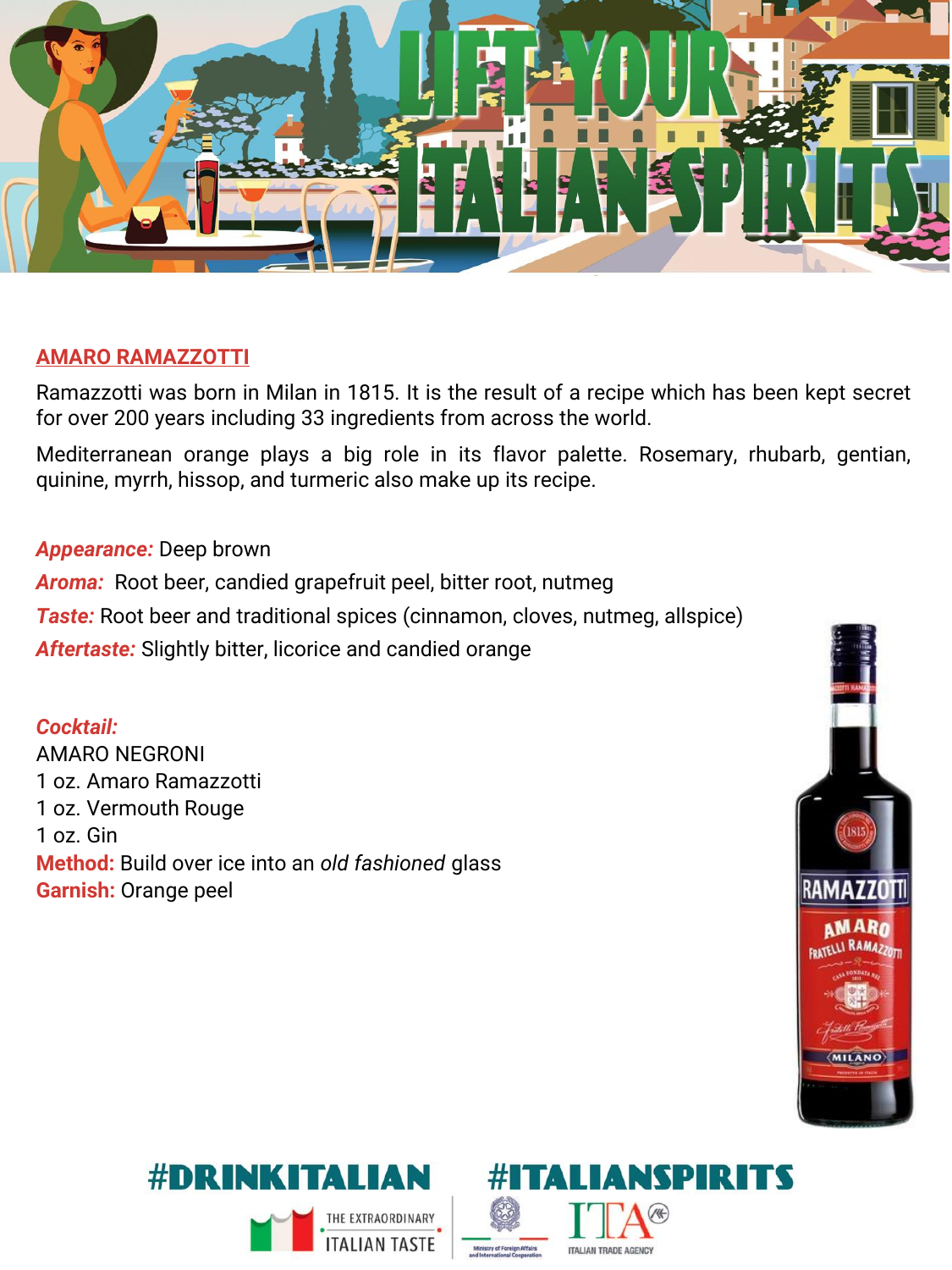

#### **AMARO MELETTI**

Native to the Marche region in central Italy, the Meletti family has been producing Italy's most beloved liqueurs since 1870.

Meletti Amaro is made from a unique, proprietary blend of herbs and botanicals. Most of the ingredients used are sourced from the region from growers who work exclusively with the brand. Known botanicals include anise, clove, gentian, orange peel, saffron, and violet flower. The method of cold extraction, known as percolation, is the method for obtaining flavors and the neutral spirit base is a blend of molasses and beetroot.

### *Appearance:* Medium amber *Aroma:* Notes of Gentian and floral *Taste:* Cinnamon, cloves, anise, and sweet floral notes *Aftertaste:* Caramel and Chocolate

#### *Cocktail:*

ACROSS FROM MANHATTAN 2 parts Bourbon 1 part Amaro Meletti 5 dashes of bitters **Method:** Stir over ice and strain into a *cocktail* glass

**Method:** Brandied Cherry